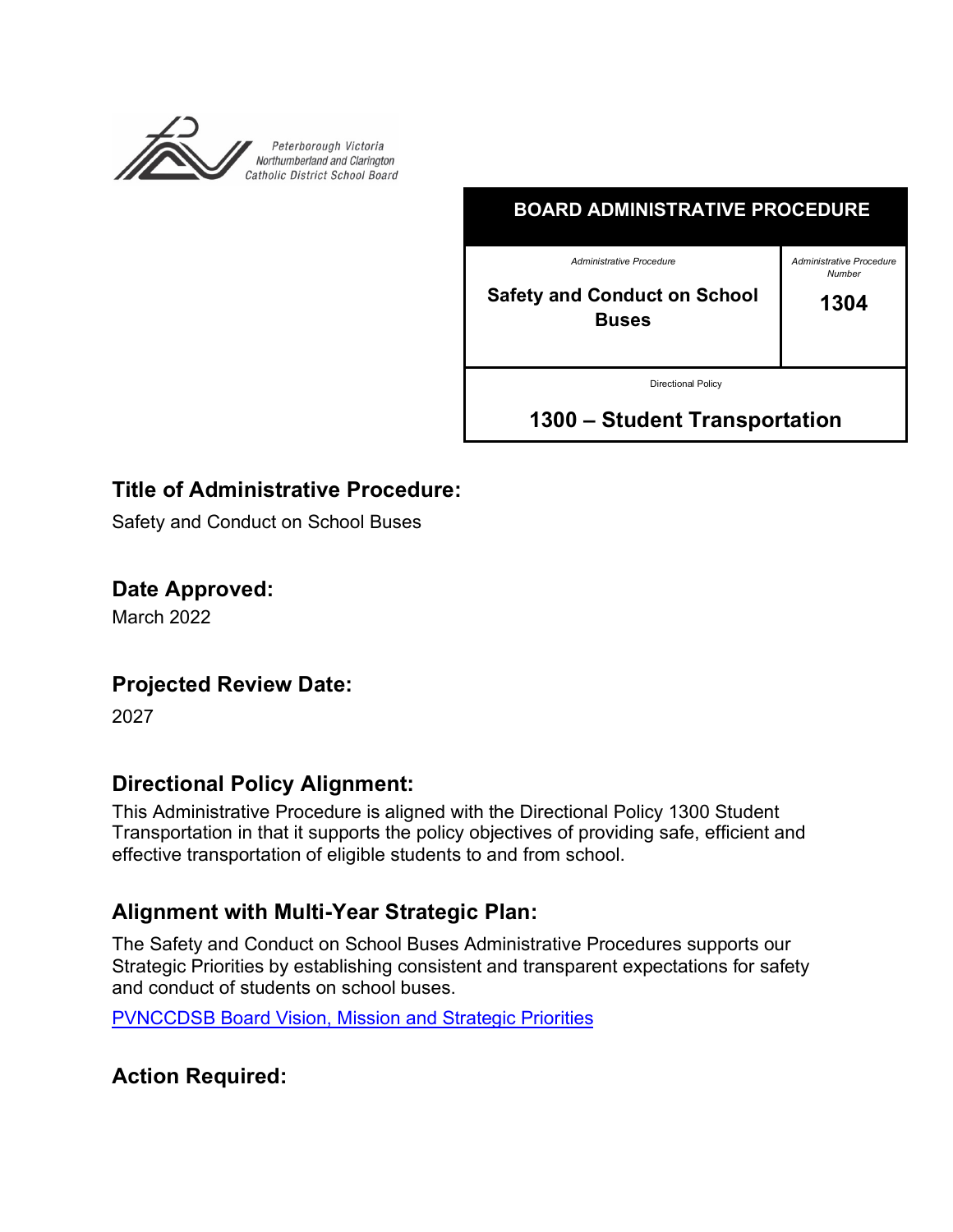The Board is committed to providing students with a safe environment while travelling on school buses and school transport vehicles. This Administrative Procedure provides guidance with respect to:

- Expectations of Conduct on School Buses
- Progressive Discipline related to Behaviour of Students on School Buses
- Video Cameras and Digital Video Recording Devices on School Buses
- Transportation of Personal Items on a School Bus

## **General:**

A close liaison between bus drivers and school principals assists with the implementation of this Administrative Procedure.

The Principal's responsibility for the safety and conduct of students is no less applicable to the school bus than to the classroom.

## **Expectations of conduct on School Buses**

School Principals are responsible for ensuring that a communication plan for students and parents/guardians is in place that addresses the expectations. To facilitate safe and efficient service, positive student behavior is expected at all times. For further clarification, it is expected that students will:

- be at their pick-up point at least ten (10) minutes prior to the bus arrival time.
- line up and board the bus promptly in single file without crowding or pushing.
- take their assigned seats on the bus and remain seated throughout the trip to and from school.
- keep aisles clear at all times, and must keep books, lunch boxes, and other items under the bus seat.
- not drink or eat, litter, smoke, or use illegal or restricted substances on a school bus.
- not at any time create a disturbance that could distract the bus driver.
- not open windows unless authorized by the bus driver, and must keep all parts of their body inside the bus at all times.
- not touch emergency equipment except in the case of an emergency. Students should be aware of bus evacuation procedures and the location of emergency equipment and exits.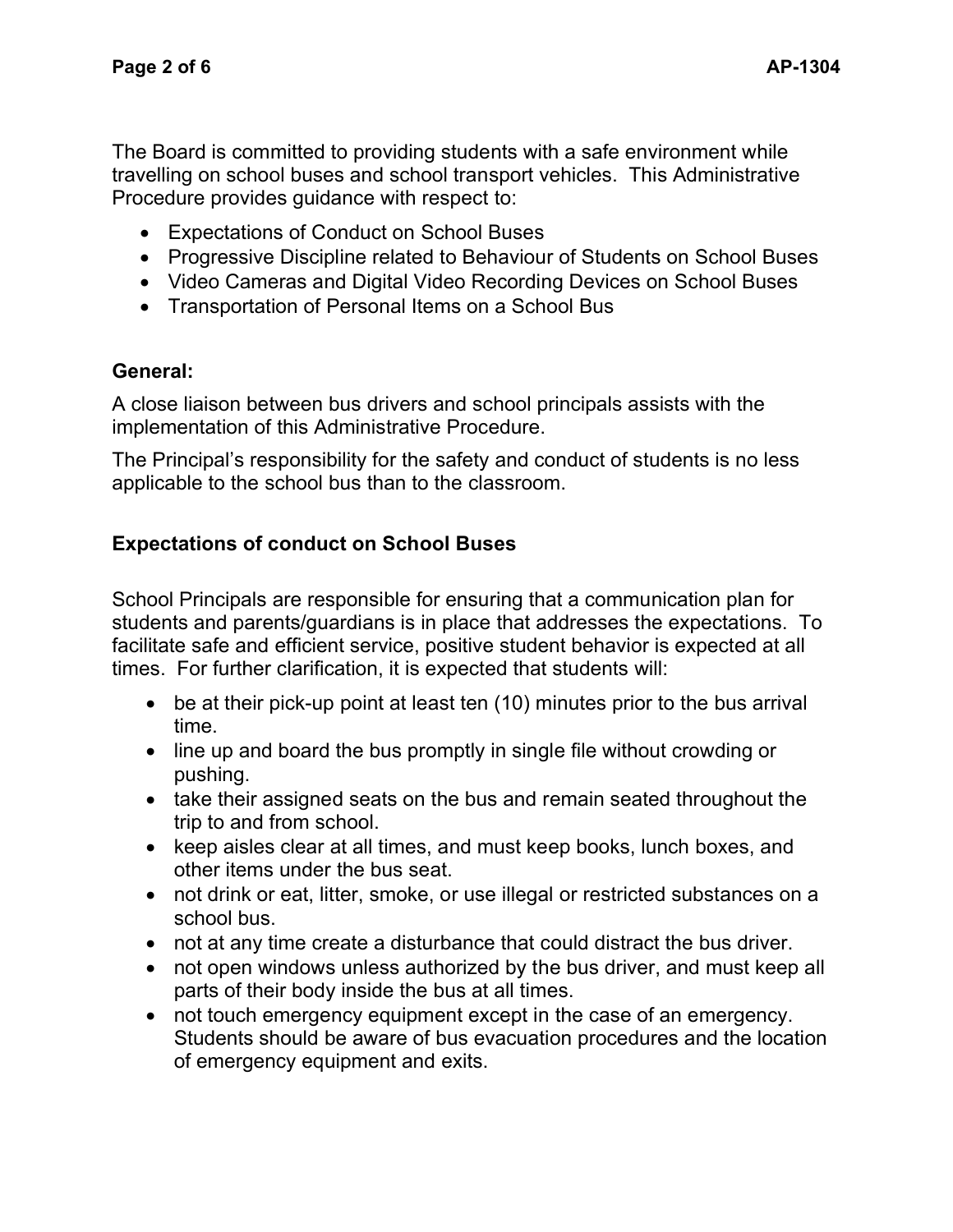Students and/or their parent/guardian will be financially responsible for any act of vandalism.

## **Progressive Discipline related to Behaviour of Students on School Buses**

All students, while travelling on a school bus, are expected to obey the school bus driver at all times, and behave in accordance with the school Code of Conduct in addition to the items listed in the previous section.

If, in the opinion of the driver, the conduct of students on the bus is unacceptable, the driver shall stop the vehicle and request acceptable conduct from the students. If the conduct of the students continues to be unacceptable, the driver will stop the vehicle and, when order is restored, return to the school. The driver will then make a report to the principal.

Process:

- Incidents of misconduct will be reported by the driver to the principal using the prescribed Student Behaviour Report form. The form will be distributed to the driver/operator, the parent/guardian and the Principal/designate.
- These forms will be kept and filed by the school until the end of the school year and may be discarded at that time unless the removal of bus riding privileges carries over from one school year to the next.
- The principal shall determine the appropriate consequences for the student's conduct, which may include removal of bus riding privileges.
- Following the submission of a student behavior report form, where it is appropriate or pertinent in the circumstances, Principals/designate will keep bus drivers/operators informed of the outcomes of behavior reports i.e. for establishing on-bus strategies to support improved student behavior, or where privileges are being removed for a period of time. *In the event that a pupil has bus riding privileges removed, it is the responsibility of the parent or guardian to ensure that the student attends school. Alternate forms of transportation will not be provided by the Transportation Authority or the school board.*

Where an incident of a serious nature occurs on the bus between the school and the student's home where the driver feels it could escalate the next morning, the school principal will be contacted immediately by either the bus driver, the bus operator or the Transportation Authority. The principal may request that the parent/guardian transport the student the next morning and attend a meeting at the school with the principal or designate to discuss the incident.

Where an incident of misconduct appears to be criminal in nature, the driver shall contact the operator immediately, who will in turn contact the police. The police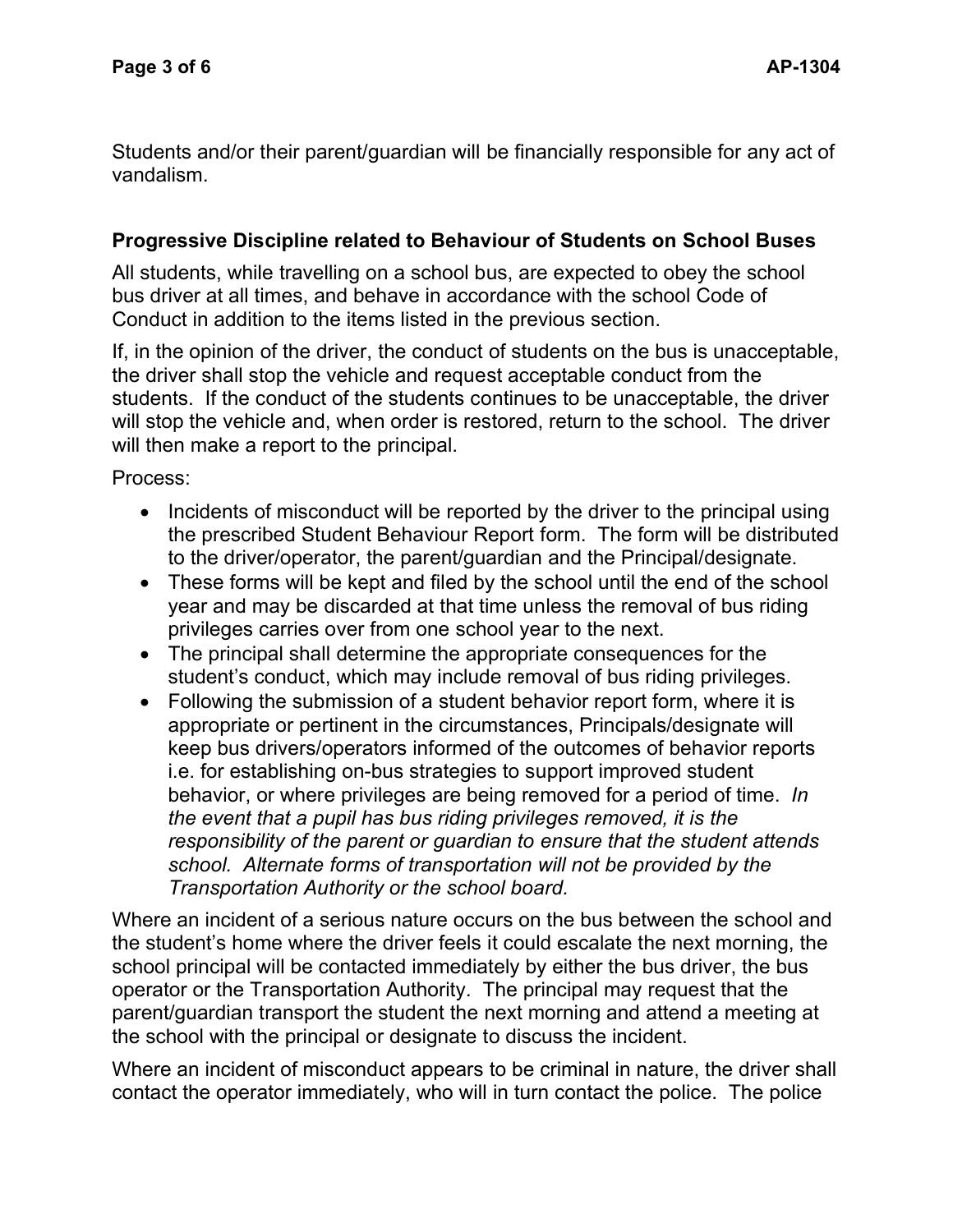.

will provide direction regarding their response and/or investigation. The operator will also inform the school and the Transportation Authority.

On field trips/excursions, the teacher and/or appointed superviser riding the school bus will be responsible for the conduct of students but shall not be permitted to alter the normal rules of conduct for student transportation without the agreement of the driver.

## **Videotaping or Digital Video Recording of Bus Passengers**

To assist with monitoring of safe practices on school buses, selected contracted vehicles will be equipped to permit videotaping or digital recording of passengers while riding the bus.

The use of recording devices in no way supercedes other existing disciplinary procedures for school buses, but rather may be used to assist in determination of offenders who show unacceptable behavior.

No recording device shall be used for general viewing or driver training without the written consent of the Transportation Authority and all recording equipment used on contracted buses must be approved by the Transportation Authority

Recordings used during an investigation by principals, vice-principals, and Transportation Authority staff will be subject to all regulations outlined in the Municipal Freedom of Information and Protection of Privacy Act.

Transportation Authority staff, assisted by school administrators, will

- Co-ordinate all aspects of video or digital recording device usage on buses;
- Maintain recordings in a secure location and ensure that they are available to authorized individuals as necessary, subject of MFIPPA requirements
- Co-ordinate the distribution of all communications to all parties involved with buses where new installations occur

## **Transportation of Personal Items on a School Bus**

Where the transportation of personal items on a bus to and from school is necessary to carry out regular or elective programs, such transportation is authorized at the discretion of the school principal following consultation with the bus driver.

When authorizing the transportation of these necessary personal items on a school bus, parents/guardians must be made aware by the principal that care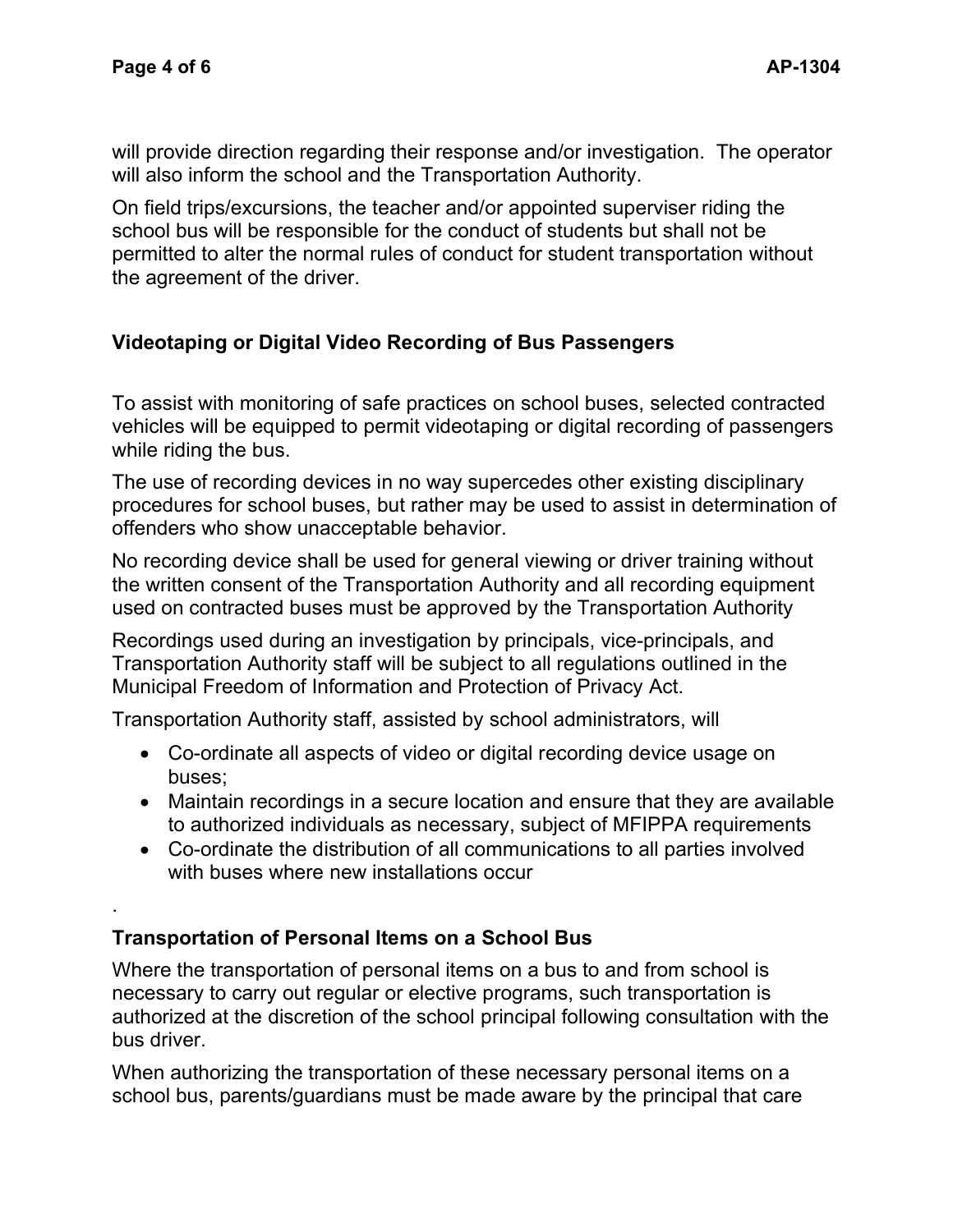and control of all personal items remain the responsibility of the student. Neither the school bus driver, the bus operator, nor the Board will be responsible for any damage or loss regarding personal items while they are being transported on a school bus.

### **Responsibilities:**

#### **The Board of Trustees is responsible for:**

- Reviewing this Administrative Procedure to ensure its alignment with the Transportation Directional Policy.
- Reviewing the Safety and Conduct on School Buses Administrative Procedure as part of its regular policy and procedures review cycle.
- Assisting parents/guardians with transportation concerns by receiving inquiries and forwarding to the Superintendent of Business and Finance or delegate for response.

#### **The Director of Education is responsible for:**

• Overseeing implementation of the Safety and Conduct on School Buses Administrative Procedure.

#### **Superintendents of Schools and System Portfolios are responsible for:**

• Supporting school administrators in understanding and implementing this administrative procedure.

#### **Principals and Vice-Principals are responsible for:**

- Establishing a communication plan regarding the student expectations outlined in this Administrative Procedure
- Liaising with school bus drivers on a regular basis
- Responding to Student Behaviour Report Forms on a timely basis, including providing feedback to bus drivers, where appropriate.
- Approving the transport of personal items necessary for regular or elective programs, following consultation with the bus driver.
- Establishing a schedule annually for practice evacuation drills

#### **Staff are responsible for:**

• Maintaining appropriate student conduct when on a school bus for the purposes of supervising a field trip.

#### **Students are responsible for:**